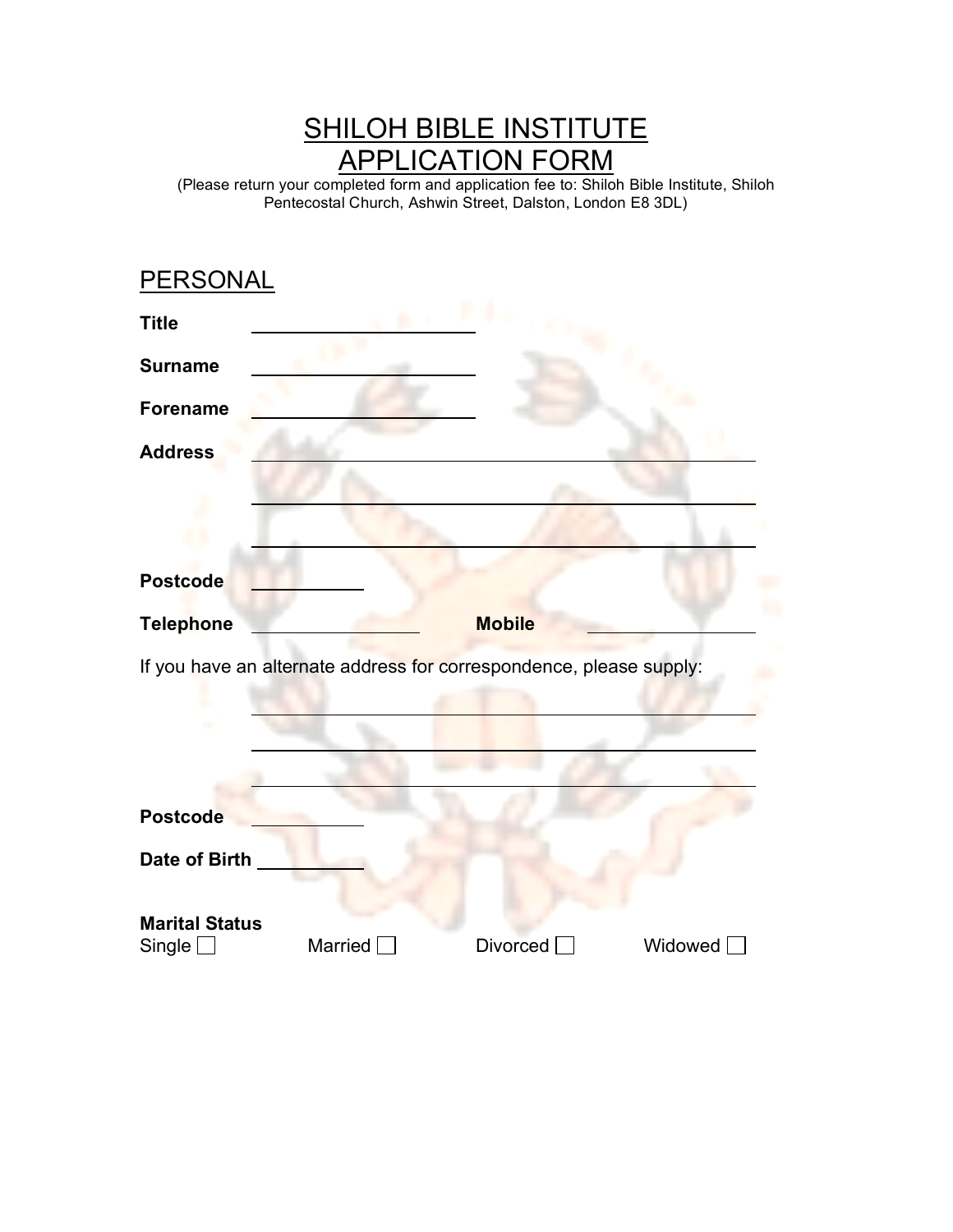## YOUR FELLOWSHIP

Please provide the following information about the church that you currently attend

| Name                                                                                                           |
|----------------------------------------------------------------------------------------------------------------|
| <b>Address</b>                                                                                                 |
| Postcode                                                                                                       |
| Telephone                                                                                                      |
| Name of Pastor                                                                                                 |
| Are you a member?<br>Yes<br>No<br>If yes, how long have you been a member?                                     |
| <b>COURSE OF STUDY</b><br>(Please indicate which study route you wish to follow)                               |
| Certificate in Biblical Studies - 1 year<br>Diploma in Theology - 2 years<br>Elective subject (please specify) |
|                                                                                                                |

## FEES

The yearly tuition is £300, which must be paid in instalments before the final exam or the end of the final semester. The deposit will be determined by the president of the school.

The application fee is £10, which is non-refundable. Payment can be made by cheque/postal order to 'Shiloh Pentecostal Church Fellowship'. **Please note that if you do not send your application fee with this form, we cannot process your application.**